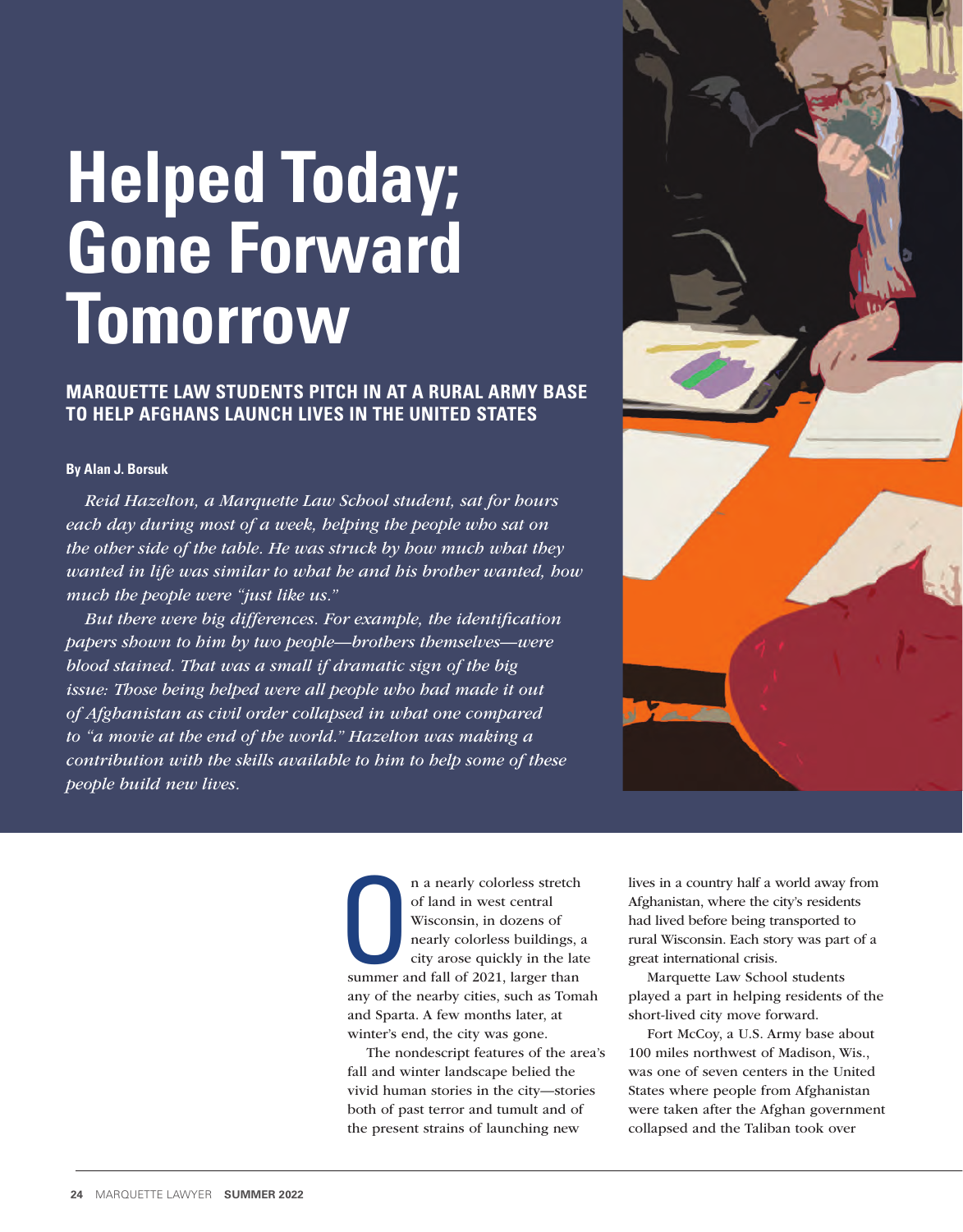



**"How do you know it was the Taliban?" Filali said, "It seemed like such a silly question. They were like, 'Of course it was the Taliban.'" Some had had family members killed in front of them, all of them had had guns pointed at** 

**them . . . .**

From discussion with Noelle-Nadia Filali

in August 2021. In the fall, the area swelled to 13,000 people living at Fort McCoy. Name a need, and it was among the things having to be addressed for all of these people.

A threshold legal issue for each one of these individuals was to obtain permission to live in the United States on a long-term basis. They had been granted two-year emergency residency permits, with one year to start the oftenprolonged process of receiving asylum or other permanent status in the United States.

That's where the Marquette law students sought to help.

*Wes Haslam, a second-year law student and Coast Guard veteran, said he hopes to work as a lawyer involved with immigration issues. He was eager to take part when he heard about the chance to do pro bono work at Fort McCoy.* 

*It was eye-opening, he said. Americans aren't used to hearing stories of murder, of houses being burned down, of people being forced to flee for their lives, loved ones left behind.*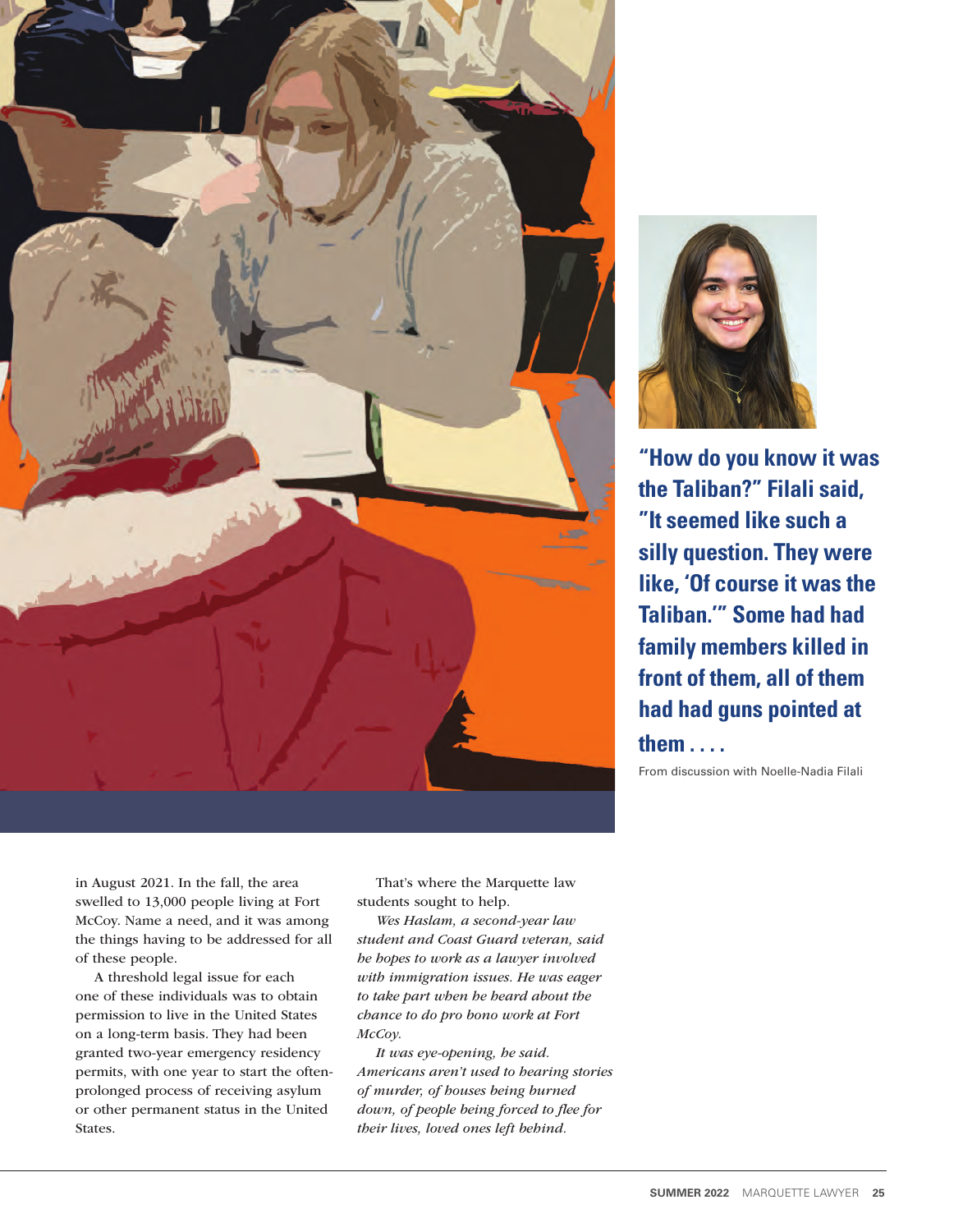

**Working with two boys about 11 or 12, who came to the United States by themselves, "was gut wrenching." And she helped a 19- or 20-year-old woman who had brought her 3-year-old brother with her. "There was just so much on her."** 

From discussion with Aiyanah Simms

*What if the people had to go back to Afghanistan? He said they told him "they'd die, they'd be killed."* 

*Were you helpful? "I hope so," Haslam said. Would you do something like this again? "I'd do it again in a heartbeat. . . . This was not the type of event anyone is going to forget anytime soon."*

There are several routes that the people from Afghanistan can use to gain long-term residency in the United States. They were advised to try all of them you don't know which one might work. The paths are complex and require the involvement of lawyers.

Shannon Farrell, a former Wisconsin attorney, has served 19 years as a Foreign Service Officer with the U.S. Department of State. As the State Department's Continental United States Director for Operation Allies Welcome, Farrell coordinated legal efforts for Afghan "guests," as they were called, at the various U.S. safe havens, including Fort McCoy.

Due to the relatively quick resettlement timeline from safe havens like Fort McCoy, guests would not be able to file their applications until they resettled to their permanent residences in local communities. Yet guests were encouraged to begin the initial paperwork while at Fort McCoy, to get a start on the process. Licensed attorneys were not needed for that work, but an affinity for legal processes was helpful. So law students were good candidates to participate.

And Marquette law students were good candidates to want to do so. In October, Farrell contacted Marquette Law School Dean Joseph D. Kearney, asking if there were students who would help the guests as pro bono volunteers. The dean had met Farrell through her father, Bill Farrell, L'68, whom he knew through Farrell's late law partner in Port Washington, Ralph J. Huiras, L'41. Kearney turned to Angela Schultz, the Law School's assistant dean for public service. Farrell also asked her good friend and former law colleague,

Amelia (Amy) McCarthy, L'94, to assist Marquette law students working on the project, by overseeing their work with Afghan guests, which McCarthy did for three weeks at Fort McCoy's legal clinic.

In very short order but with a good deal of planning, 49 law students approaching 10 percent of the total enrollment in the Law School—traveled to Fort McCoy, in December and January, to help.

The students were not paid, did not receive academic credit for the work, and were all there during the break between semesters, meaning they were not excused from any classes. They went in three groups, for up to a week at a time (and three of the students went two separate weeks), staying on the base or nearby. Some finished final exams in December one day and headed to Fort McCoy the next; some postponed travel home for the holidays to spend time in the fairly spartan and definitely wintry conditions of Fort McCoy.

*Aiyanah Simms, a first-year law student from Nashville, Tenn., recalled that when she heard about the Fort McCoy project, she said, "This is an opportunity I can't pass up." She changed her plans for flying home for the Christmas season so she could be "part of this journey."*

*"It was eye-opening," she said. She felt welcomed into the families of people she met. They showed her family photos. One gave her an apple, about the only present that was available. "They were so grateful."*

*She described working with two boys, about 11 or 12, who came to this country by themselves. "It was gut-wrenching," she said. They were taken in by a family and were doing reasonably well. She also worked with a 19- or 20-year-old woman who had brought her 3-year-old brother with her. "There was just so much on her," Simms said.*

*How was she feeling about the experience in retrospect? "I just want to go back. I think about it all the time."*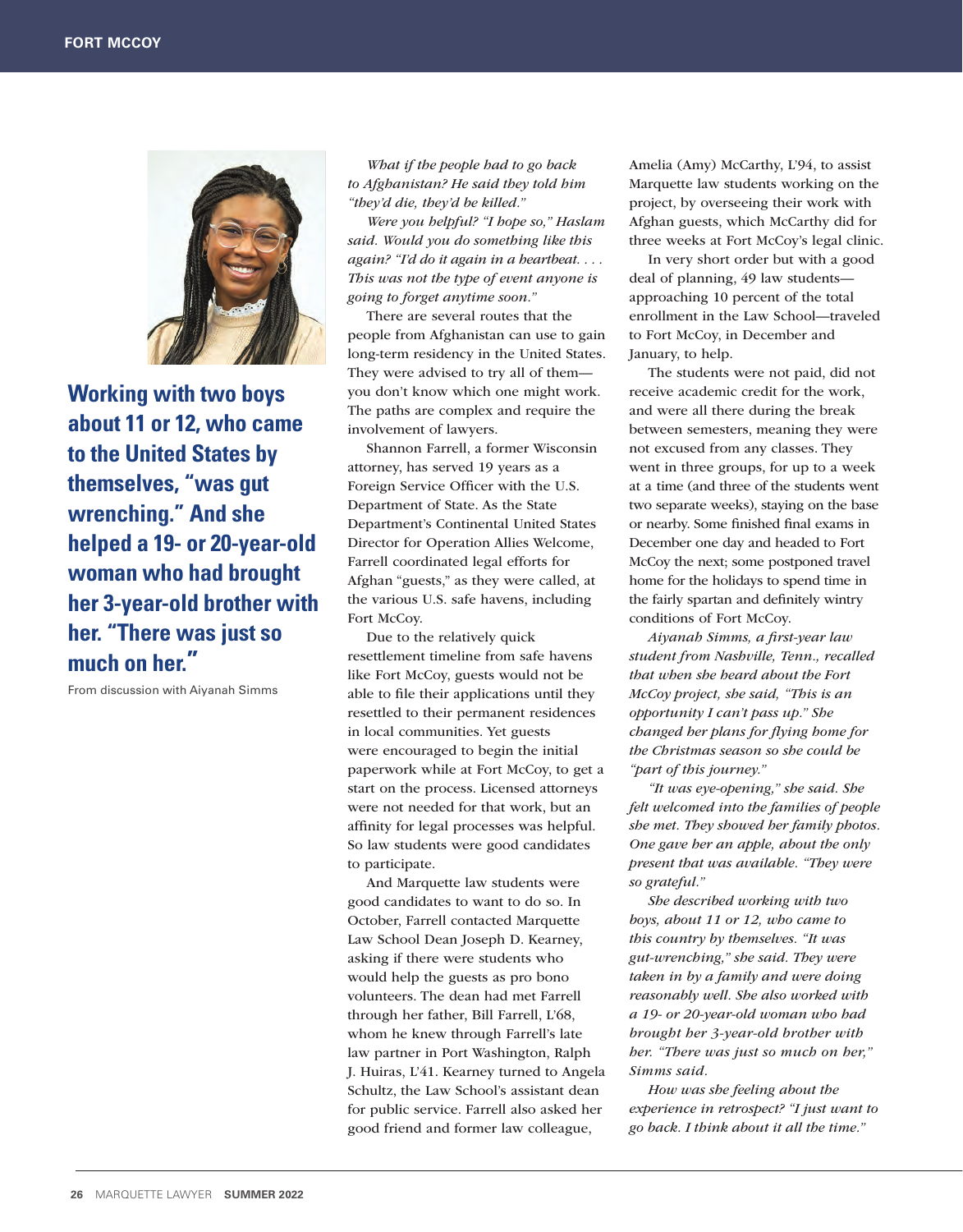This was the principal duty for the law students: Generally working in pairs, the students met with people, either individually or two at a time. Often with the help of interpreters, the students worked for two hours or more with each person on filling out applications, for either asylum or another legal standing, that would allow them to stay in the United States. Although it was not yet possible to fill out the final version of the forms, these sessions would help capture details and would save time for both the Afghan people and the attorneys who would become involved when the people went to their new communities.

There were two main tasks. One consisted of answering four pages of very detailed questions about the applicant's prior life, including employment history, family history, and education. There were requirements such as listing every address at which the person ever had lived. Some of the people spoke English; many did not and could converse only through the interpreters. Some had important papers such as birth certificates or passports; many did not. A number had photographed important papers on smart phones before they fled, which was helpful.

Then came the section of the application requiring the Afghans each of them individually—to describe why they had fled and why they believed they would be in danger if they returned to Afghanistan. The law students were told that the statements could be of any length but needed to present compelling cases, with particulars, for why the Afghans couldn't go back.

*Write down every detail of what happened to you in Afghanistan that makes you want to never go back. Write down everything you remember, Malin Ehrsam, one of two Marquette law students on one side of a table, said to the young woman on the other side.* 

*"I don't want to remember," the* 

*woman said matter-of-factly in English. For this, you have to remember, Ehrsam said. Then, when you are finished, you can forget.* 

*Ehrsam wrote in a reflection afterward, "Filling out four pages of a form and conducting a brief interview may seem trivial, but based on our interactions with guests and the gratitude that they shared, we have definitely made an impact. . . . Just listening can be so powerful. Listening is so important."* 

On the first day that law students arrived at Fort McCoy, they received training from lawyers who were leading the work.

Farrell, the State Department official, spoke to the first group to arrive in December. She told the students that they might not think themselves to be making much difference for the people they met. She was emphatic that that would not be the case. More good would come than this, but even just listening was a big help, she said.

"Years from now, they will remember you," she said.

*Noelle-Nadia Filali, a second-year law student, said that asking specific questions was challenging. After hearing some of the people's experiences, she would ask, "How do you know it was the Taliban?" Filali said, "It seemed like such a silly question. They were like, 'Of course it was the Taliban.'" Some had had family members killed in front of them, all of them had had guns pointed at them, Filali said. Taliban members had personal information about them.* 

*One person who stood out to Filali was the translator who helped her. He had worked with Americans in Afghanistan, which made him a target of reprisals. He was threatened by the Taliban, his name was on Taliban lists, they knew the places he frequented. His parents were dead. He came to the United States with one sibling. He and Filali exchanged email addresses. She said she "absolutely" plans to stay in touch with him.* 



**"As a whole, every one [of the Afghans] handled this far better than I would. . . . I'm not going to complain about anything for a very long time."** 

Reid Hazelton